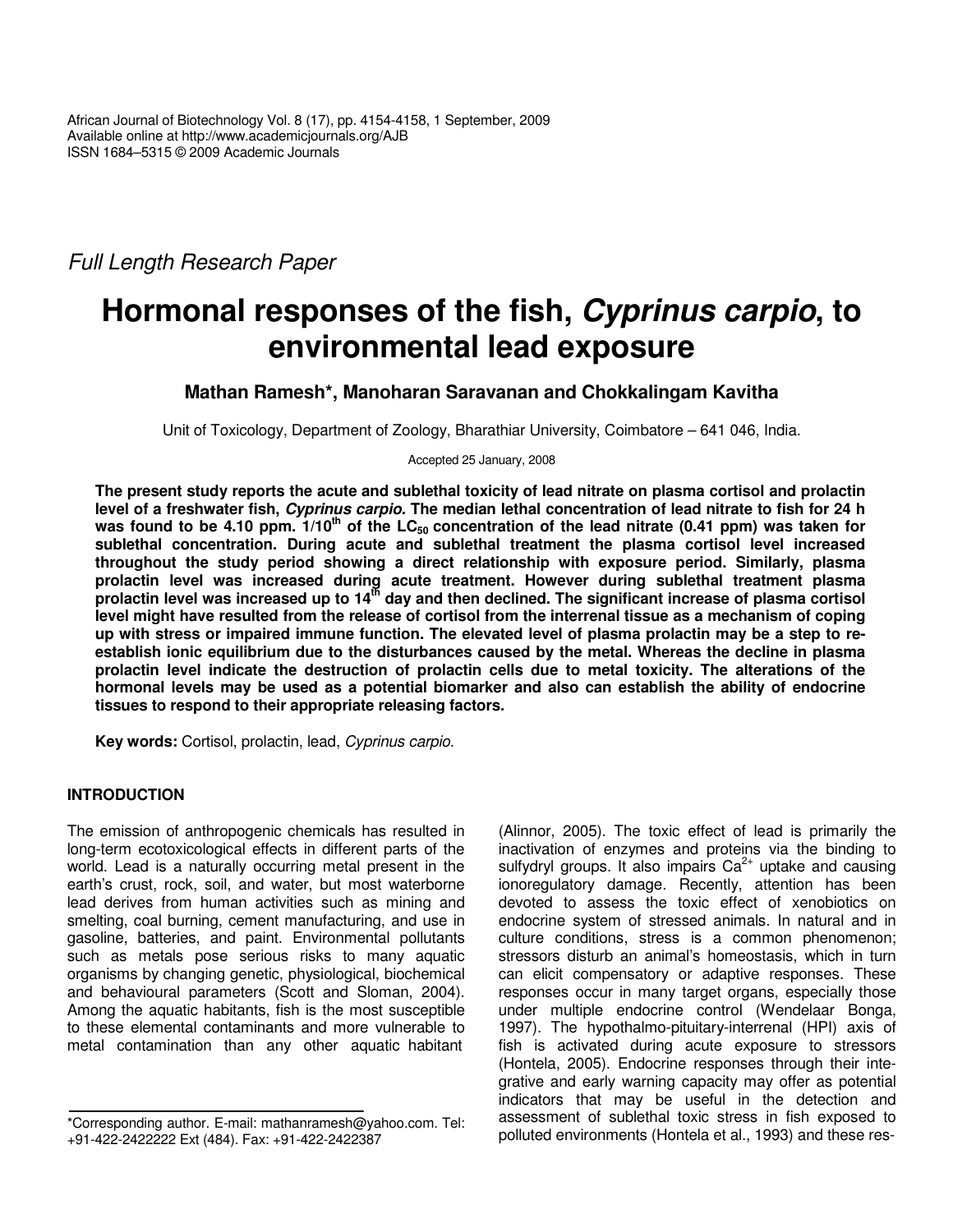ponses are centered on the activation of the hypothalamicpituitary-interrenal axis. Along this axis, releasing factors are given off from the hypothalamus during stress stimulating the secretion of pituitary hormones such as prolactin (PRL) and adrenocorticotropin (ACTH) (Fu et al., 1990). In turn, ACTH stimulates the synthesis and release of cortisol, the major corticosteroid from the interrenal cells in fish (Fagerlund, 1970). Changes in the concentrations of hormones, particularly those regulating vital functions such as osmoregulation, energy metabolism, reproduction or growth may have potential as early warning indicators of toxic stress in fish. Measurement of circulating levels of hormones can provide additional information on the sublethal effects of many chemicals.

The aim of this present work is to evaluate the impact of acute and sublethal exposure to lead toxicity on the stress related hormones like cortisol and prolactin in a freshwater teleost fish, *Cyprinus carpio*.

# **MATERIALS AND METHODS**

#### **Fish**

Specimens of *Cyprinus carpio* var*. communis* were obtained from Tamil Nadu Fisheries Development Corporation, Aliyar, Tami Nadu, India. They were safely transported to the laboratory in well packed polythene bags containing oxygenated water. Fish were stocked in large cement tank (6'X4'X3') disinfected with potassium permanganate and washed thoroughly prior to introduction of fish (to prevent fungal infection). Fish were acclimatized to laboratory conditions for about 20 days before the commencement of the experiment.

#### **Acclimatization**

During acclimatization, fish were fed *ad libitum* with rice bran and groundnut oil cake once in a day. Feeding was given at least one hour prior to replacement of water. The feeding was withheld for 24 h before the commencement of the experiment to keep the experimental animals more or less in the same metabolic state. Water was replaced every 24 h after feeding in order to maintain a healthy environment to the fish during both acclimatization and experimental period. After acclimatization, fish with an average length of about 7.5 cm and an average weight of 6.0 g were selected. The fishes were introduced into glass aquarium (75 x 35 x 37 cm) of 150 L capacity which was washed thoroughly. Fish belonging to both the sexes were used. Analytical grade lead nitrate was obtained from Fisher Inorganic and Aromatics Limited, Madras, India.

#### **Water chemistry**

In the present study, tap water free from chlorine was used. The physico-chemical features of tap water were estimated following the method of APHA (1998) and are as follows: temperature  $24.7 \pm 1.2 \degree$ C; pH 7.2  $\pm$  0.09; dissolved oxygen 6.4  $\pm$  0.04 mg/L; salinity 0.4  $\pm$  0.02 ppt; total alkalinity 18.0  $\pm$  10.0 mg/L; total hardness 17.5  $\pm$  0.5 mg/L; calcium  $4.3 \pm 0.3$  mg/L; and magnesium  $2.6 \pm 0.6$  mg/L. In the pre-

present study, static test method was followed. The  $LC_{50}$  value of lead nitrate for 24 h was calculated following the method of Finney (1978) with a confidence limit of 5% level which was 4.10 ppm. The experiment was repeated for four times.

#### **Acute toxicity study**

In the present study for acute study 2 plastic tubs each of 15 L capacity were taken and filled with 10 L of water and  $LC_{50}$  24 h concentration of lead nitrate (4.10 mg/L) was added. The experiment was initiated by introducing 10 fish in each tub. A common control was also maintained. At the end of 24 h, there was no mortality of fish in control tub, while 50% mortality occurred in the experimental tubs. The experiment was replicated for 4 times.

#### **Sublethal toxicity study**

For sub lethal toxicity studies a glass aquaria (100 liter capacity) was taken and filled with 90 liter of water. Then  $1/10<sup>th</sup>$  of value of the LC<sub>50</sub> 24 h concentration of lead nitrate (0.41 ppm) was added to the tank. Subsequently, 90 healthy fishes were introduced in to the tank. Four similar replicates were maintained. Experiments were conducted for a period of 35 days with 7 days sampling frequency. A glass tank of toxicant free water was maintained as control.

#### **Sampling**

At the end of 24 h from acute treatment and every  $7<sup>th</sup>$  day live fish from sub lethal treatment and control were sacrificed and blood was drawn from the heart regions by cardiac puncture using the cold hypodermic micro syringes prerinsed with heparin (anticoagulant). The collected blood from the control and experiment were expelled into their respective heparinised plastic vials and placed in the ice cold condition. Then the pooled blood sample was centrifuged for 15 min at 10,000 rpm and plasma was withdrawn and transferred into clean vials for hormone analysis.

#### **Hormonal assay**

Plasma cortisol was estimated quantitatively by direct solid phase enzyme immunoassay method of Tietz (1986) using EIA gen cortisol kit by Automated Microplate Rader (Bio-Tek Instruments, Inc. USA) and plasma prolactin was estimated quantitatively by enzyme immunoassay by following the method of Engvall (1980) and Uotila et al. (1981) using Medix Biotech prolactin enzyme immunoassay test kit by Automated Microplate Reader (Bio-Tek Instruments, Inc. USA). The method followed for the plasma prolactin is a heterologous assay and cross reactivity of the antiserum to native carp growth hormone and somatolactin is not known. This can be referred to as 'immunoreactive prolactin' (ir-PRL). Statistical correlation between control and experimental values were made by students't' test.

### **RESULTS AND DISCUSSION**

The alteration of the plasma cortisol and prolactin level during acute treatment in lead exposed fish was presented in Table 1. In acute study, both plasma cortisol and prolac-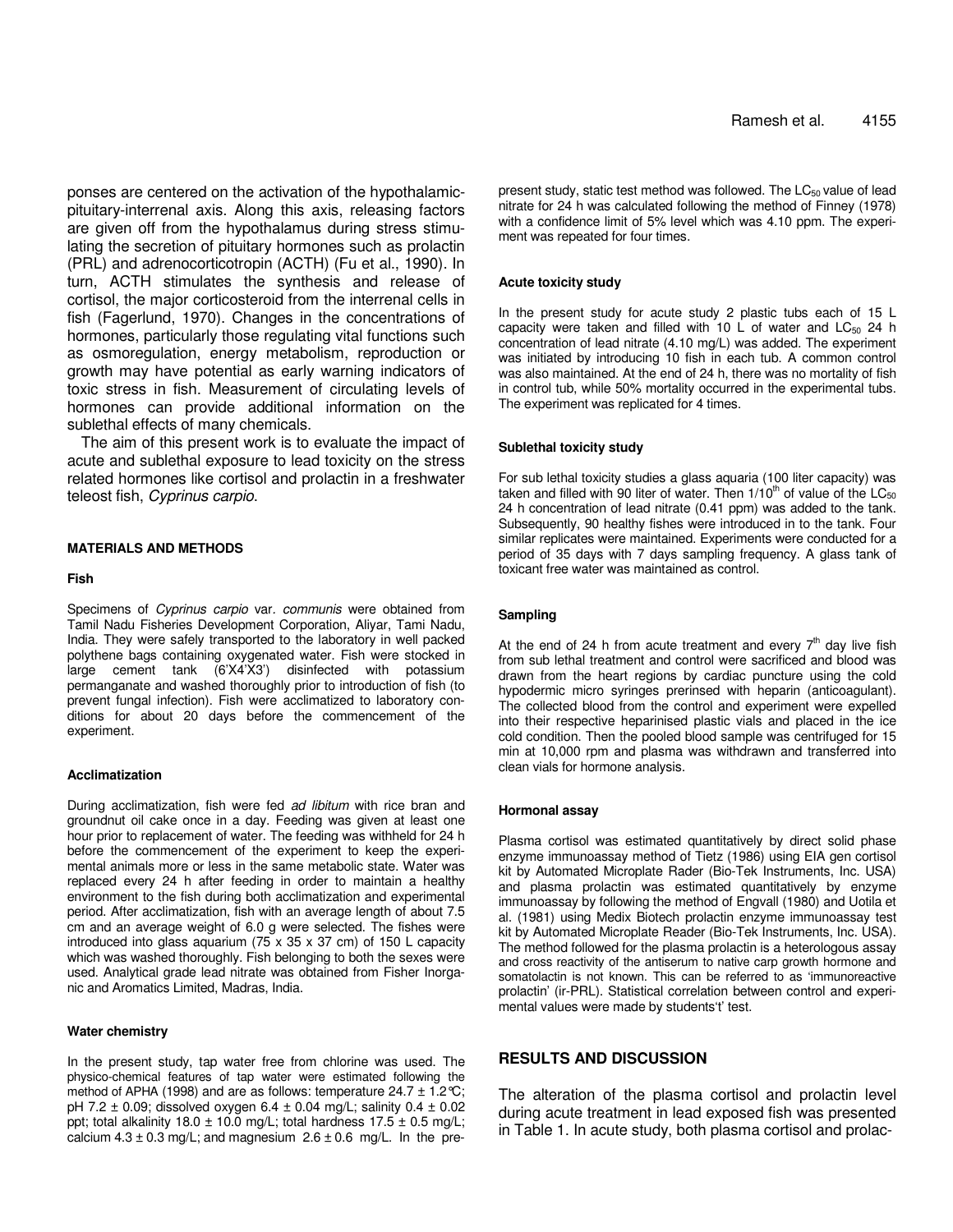**Table 1.** Cortisol and prolactin levels in the plasma of *Cyprinus carpio* var. *communis* exposed to acute lead toxicity.

| <b>Parameter</b>  | <b>Control</b>    | <b>Experiment</b> | Percent change | 't' value |
|-------------------|-------------------|-------------------|----------------|-----------|
| Cortisol (ng/ml)  | $4.995 \pm 0.249$ | $6.537 \pm 0.503$ | $+30.87$       | $2.747*$  |
| Prolactin (ng/ml) | $4.267 \pm 0.439$ | $6.096 \pm 0.222$ | +42.86         | $3.718*$  |

Values are mean  $\pm$  S.E. of five individual observation, '+' denotes percent increase over control, \*Values are significant at 5% level, Degrees of freedom at 8t  $_{0.05}$  = 2.30

**Table 2.** Changes in the plasma cortisol and prolactin levels of *Cyprinus carpio* var. *communis* exposed to varying periods of sublethal lead toxicity.

| <b>Exposure period</b> | Plasma cortisol level (ng/ml) |                      | Plasma prolactin level (ng/ml) |                     |
|------------------------|-------------------------------|----------------------|--------------------------------|---------------------|
| (days)                 | Control                       | <b>Experiment</b>    | Control                        | <b>Experiment</b>   |
| 7                      | 4.700 $\pm$                   | $4.900 \pm 0.189^*$  | $3.489 +$                      | $3.179 \pm 0.276$ * |
|                        | 0.411                         | $(+4.25)$            | 0.290                          | $(-8.88)$           |
| 14                     | 5.420 $\pm$                   | $5.620 \pm 0.233^*$  | 6.331 $\pm$                    | $5.979 \pm 0.313*$  |
|                        | 0.174                         | (+3.69)              | 0.278                          | (-5.55)             |
| 21                     | 6.240 $\pm$                   | $11.420 \pm 0.205$ * | 6.458 $\pm$                    | $6.924 \pm 4.025$ * |
|                        | 0.222                         | (+83.01)             | 0.209                          | (+7.21)             |
| 28                     | 5.900 $\pm$                   | $12.260 \pm 0.240^*$ | 7.248 $\pm$                    | $7.534 \pm 0.304*$  |
|                        | 0.289                         | (+107.79)            | 0.254                          | $(+3.94)$           |
| 35                     | 5.960 $\pm$                   | $13.180 \pm 0.229$ * | 8.584 $\pm$                    | $8.495 \pm 0.298$   |
|                        | 0.246                         | (+121.14)            | 0.259                          | (+1.03)             |

Values are mean ± S.E. of five individual observation, Values in parenthesis indicate per cent change over control, \*Values are significant at 5% level, Degrees of freedom at 8 t  $_{0.05}$  = 2.306.

tin level was increased in the experimental fish showing an increase of 30.87 and 42.86% over that of their controls respectively. Statistical analysis of data by students 't' test indicated that values were significant at 5% level.

In sublethal treatment, plasma cortisol level increased in the experimental fish and was directly proportional to the exposure period showing a maximum increase of 121.14% at the end of the 35<sup>th</sup> day (Table 2). On the other hand, plasma prolactin level has decreased from -8.88% of  $7<sup>th</sup>$ day to -5.55 on the 14<sup>th</sup> day, after that it started increasing slightly i.e. +7.21% of 21<sup>st</sup> day to +1.03% on the 35<sup>th</sup> day'.

The endocrine response to pollutants is an integral part of the homeostatic physiological process activated in response to environmental stressors including pollutants. The hypothalamo-pituitary-adrenal (HPA) axis is crucial for the ability of vertebrates to cope with stressors. In fish, the end product of this axis (called HPI axis in fish as they have interrenal cells in their head kidney rather than adrenals) is cortisol, which has both gluco- and mineralocorticoid functions in these animals. But as in other vertebrates, the synthesis and release of cortisol by the interrenal cells in fish is controlled primarily by adrenocor-

ticotropic hormone (ACTH) produced in and released by the pars distalis of the pituitary gland (Wendelaar Bonga, 1997). Cortisol is the most active and abundant corticosteroid in fish blood and its structure has been highly conserved in all of the vertebrate species in which it is found. The primary targets of cortisol action are the gills, intestine, and liver, which reflect the two main adaptive functions of cortisol identified to date: osmoregulation and the maintenance of a balanced energy metabolism. With respect to the latter, cortisol plays an important role in mobilizing fuels such as glucose, lipids, and fatty acids for the maintenance of homeostasis and exerts direct and indirect effects on intermediary metabolism, particularly in response to stress (Van der Boon et al., 1991). Plasma cortisol is an excellent indicator of functional alterations in the HPI axis (Hontela, 2005).

The elevation of plasma cortisol levels in response to various stressors is generally considered of adaptive value, primarily related to the energy-mobilizing properties of cortisol and its role in maintaining ion homeostasis (Sheridan, 1994). Secretion of the steroid hormone cortisol by the interrenal tissue is a characteristic reaction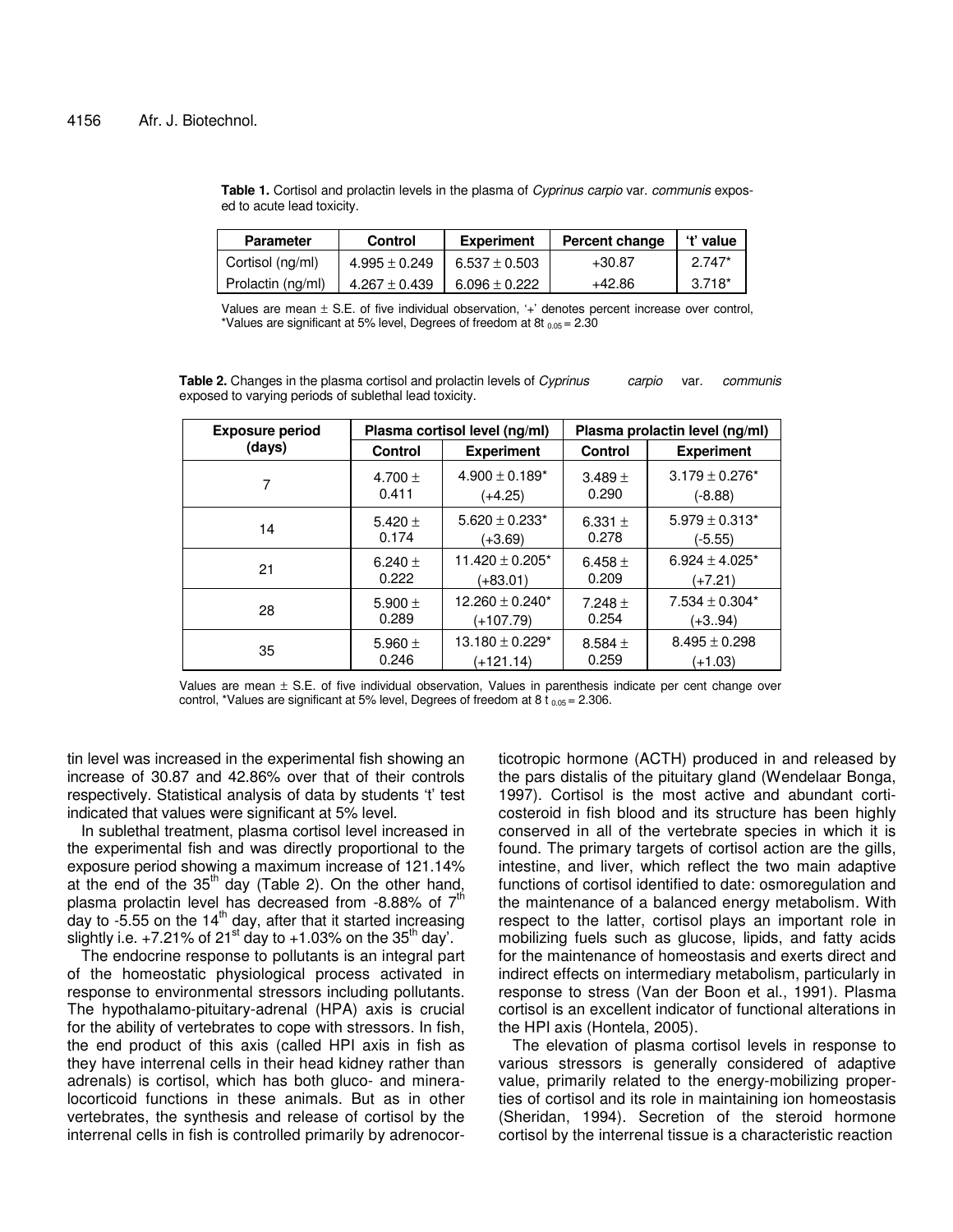of teleost fish to almost all forms of environmental stress. Exposure to metals and other toxicants that impair cortisol secretion could then influence social interactions and cortisol-dependent processes (Gagnon et al., 2006). An elevation of plasma cortisol is the most widely used indicator of stress in fish. This may be considered as the reaction of the fish to recognize the presence of a noxious or potential harmful substance in the environment. Scott et al. (2003) reported that plasma cortisol levels in rainbow trout increased when fish were exposed to an alarm substance, a chemical released from skin epithelium, and this increase was inhibited by cadmium. Hontela et al. (2006) observed that copper at high concentrations disrupts cortisol secretion through a direct toxic effect on adrenocortical cells while low concentrations resulting from a 30-day exposure to environmentally relevant Cu concentrations enhances cortisol secretion in response to ACTH *in vitro*. It is assumed that this represents part of a more general adaptive response in which cortisol mobilizes by virtue of its catabolic properties, stored food reserves, thereby enabling the fish to cope with the energy demands (Parxton et al., 1984). Perry and Wood (1985) reported that cortisol may be of a particular importance in *Salmo gairdneri* during aluminium stress in fighting ionic disturbances. Elevated cortisol level is probably related either to create the abnormal chloride and ATPase level or to the process of trying to restore the values to normal, since corticoids have been implicated in electrolyte balance and gill ATPase activity (Johnson, 1973). In the present study, significant increase in plasma cortisol level during acute and sublethal treatments might have resulted from the release of cortisol from the interrenal tissue as a mechanism of coping with stress or abnormal plasma chloride level or the process of trying to restore the values to normal.

Prolactin with cortisol is one of the main osmoregulatory hormones in fish maintaining the plasma electrolyte levels mainly by controlling permeability of the gill epithelium. In the freshwater fishes, prolactin has a hypercalcemic action through stimulation of the active  $Ca<sup>2+</sup>$  uptake via the gills (Filk et al., 1989). Prolactin has also a well known ionoregulatory role in freshwater fishes and has been suggested to play a role in counteracting toxicant-induced ionic disturbances (Bern and Madsen, 1992). Alterations of plasma prolactin level in response to stressors have been reported by Fu and Lock (1990) and Fiess et al. (2007). Reduction in gill permeability by an increased response of prolactin could further explain the maintenance of a stable Na<sup>+</sup> and water content in leadtreated fish, since prolactin has been able to decrease branchial Na<sup>+</sup> efflux and osmotic water influx. Wendelaar Bonga et al. (1987) opined that increase in prolactin production is mainly due to a response to a drop in plasma electrolytes. Elevated levels of plasma prolactin during the acute and sublethal treatment may be a step to re-establish ionic harmony (osmoregulatory function) or might be due to hypercalcemic action through stimulation of the active  $Ca^{2+}$  uptake. In the present study the increased level of prolactin during acute treatment of lead might be due to the lead-induced hypocalcemic action as a result of which prolactin is released to counteract this effect. Waring et al. (1996) observed a decline in plasma prolactin levels in brown trout *Salmo trutta* due to a more stressful environment, where mortalities are common. In the present study the decrease in the level of plasma prolactin from sublethal lead-treated fish resulted from destruction of prolactin cells leading to inhibited prolactin secretion.

# **Conclusion**

In freshwater fish, prolactin and cortisol are thought to be involved in the maintenance of ionic and osmotic balance and since this regulation is apparently disrupted by lead, related changes in prolactin and cortisol might occur. From the present study, it is concluded that lead nitrate is highly toxic and has a profound influence on the hormonal profiles of fish. These hormones, prolactin and cortisol, could be effectively used as potential biomarker for metal toxicity to the freshwater fish in the field of environmental biomonitoring.

## **REFERENCES**

- Alinnor I (2005). Assessment of elemental contaminants in water and fish samples from Aba River. Environ. Monit. Assess. 102: 15-25.
- APHA (1998). In: Standard methods for the examination of water and wastewater, 20<sup>th</sup> edition. American Public Health Association, Washington, DC.
- Bern HN, Madsen SS (1992). A selective survey of the endocrine system of the rainbow trout *Oncorhynchus mykiss* with emphasis on the hormonal regulation of ion balance. Aquaculture. 100: 237-262.
- Engvall E (1980). In: Van Vunakis, JJ. Langono. 'Methods in Enzymology'., Academic Press, Inc, New York, USA. 70: 419.
- Fagerlund UHM (1970). Determination of cortisol and cortisone simultaneously in salmonid plasma by competitive protein binding. J. Fish. Res. Bd. Can. 27: 596-601.
- Fiess JC, Kunkel-Patterson A, Mathias L, Riley LG, Yancey PH, Hirano T, Grau EG (2007). Effects of environmental salinity and temperature on osmoregulatory ability, organic osmolytes, and plasma hormone profiles in the Mozambique tilapia *Oreochromis mossambicus*. Comp. Biochem. Physiol. Part A: Mol. Integr Physiol.146(2): 252-264
- Filk G, Van der Velden JA, Seegers HCM, Kolar Z Wendelaar Bonga SE (1989). Prolactin cell activity and sodium fluxes in tilapia, *Oreohromis mossambicus* after long-term acclimatization to acid water. Gen. Comp. Endocrinol. 75: 39-45.
- Finney DJ (1978). In: Statistical Methods in Biological Assay. 3<sup>rd</sup> ed., Griffin Press, London, UK, p. 508.
- Fu H, Lock RAC (1990). Pituitary response to cadmium during the early development of tilapia *Oreochromis mossambicus*. Aquat. Toxicol. 16  $(1): 9-18.$
- Fu H, Steinebach OM, Van den Hamer CJA, Balm PHM, Lock RAC